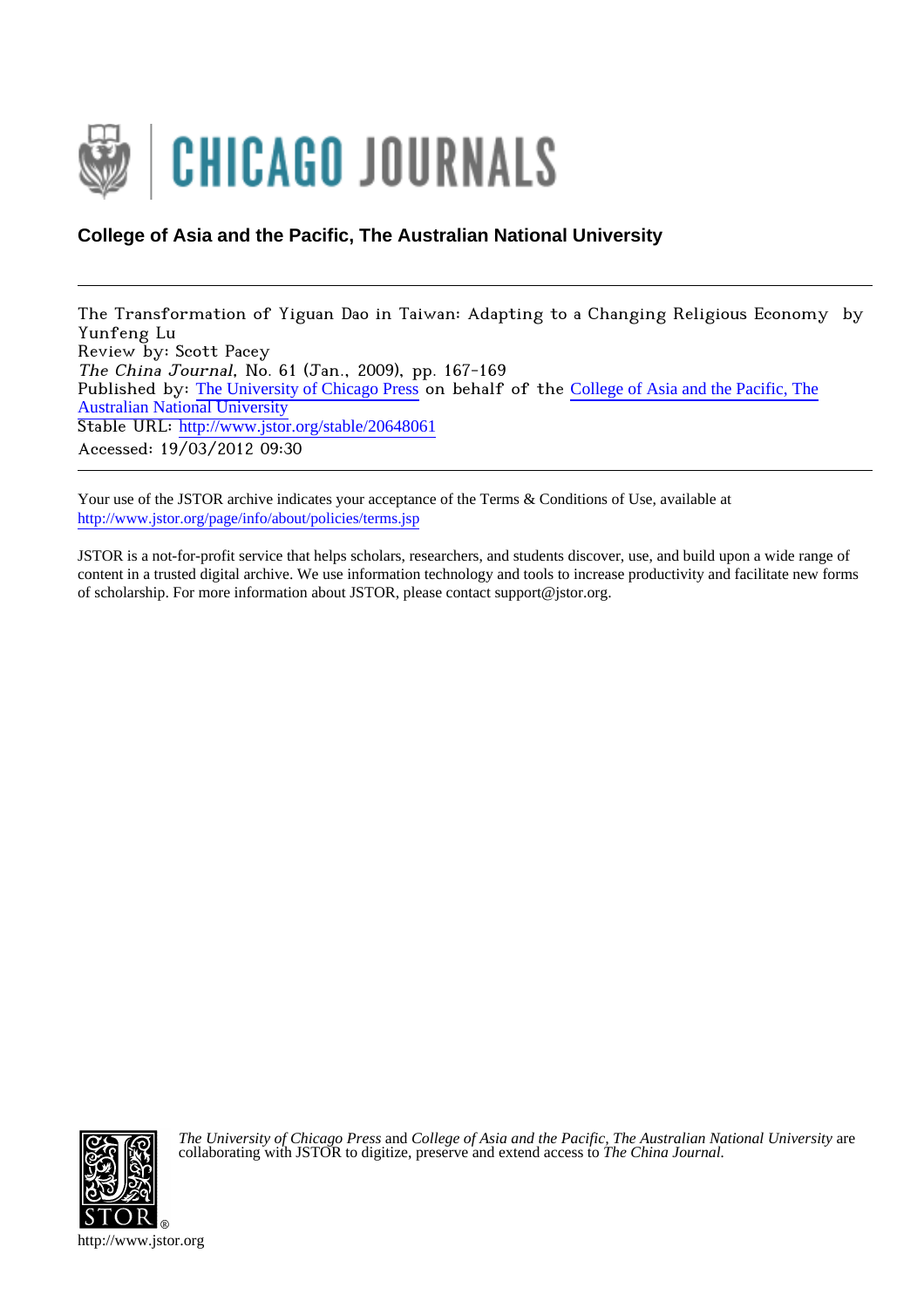The book lacks a concluding chapter to draw the implications of the individual chapters together. The editor's claim that contextualization is a methodological approach seems unjustified. Throughout the book, methodological approach seems unjustified. Throughout the book, contextualization appears to be more an object of inquiry than an analytical category facilitating our understanding of various local forms of Chinese<br>Christianity. Despite the lack of sound methodological information, the lack of sound methodological information, Contextualization of Christianity in China deserves much credit for trying to bridge the boundaries between theology and the social-scientific study of Christianity in China. It demonstrates again the need to pay serious scholarly attention to the multiple social worlds of Chinese Christianity.

> Nanlai Cao University of Hong Kong

The Transformation of Yiguan Dao in Taiwan: Adapting to a Changing Religious Economy, by Yunfeng Lu. Lanham: Lexington Books, 2008. xii + 201 pp. US\$65.00 (hardcover).

According to Taiwan's Ministry of the Interior, in 2006 Yiguan Dao was the third largest religion on the island. While various books and articles have touched on this religion, including Meir Shahar's Crazy Ji: Chinese Religion and Popular Literature, David K. Jordan and Daniel L. Overmyer's The Flying Phoenix: Aspects of Chinese Sectarianism in Taiwan and Daniel L. Overmyer's Folk Buddhist Religion: Dissenting Sects in Late Traditional China, none have discussed the differing historical manifestations of Yiguan Dao or provided holistic accounts of its practice. Yunfeng Lu's study analyzing the religion's growth and adaptations to social change performs this role admirably.

Lu's book is the product of three months of fieldwork, undertaken in Taiwan in 2002 at Yiguan Dao divisions affiliated with the World I-Kuan-Tao Headquarters. The book covers three stages of Yiguan Dao's history: its origin in mainland China, its arrival on Taiwan, and the period after its legalization on the island in 1987. The study is driven by two main theories: the religious economy model and the sect-to-church theory. Lu demonstrates that the diverse religious landscape of the Chinese world comprises a "religious market" in which competing religions vie for patronage (p. 12). He then uses the sect-to-church theory to show how the "deregulation of religious markets in Taiwan" (p. 157) in 1987 enabled Yiguan Dao to become more church-like than sect-like.

Lu begins by discussing the antecedents of Yiguan Dao cosmology and its origin in mainland China. The history of Yiguan Dao proper begins with Zhang Tianran's declaration in 1930 that he was its eighteenth patriarch. After this, the religion grew rapidly. Lu covers the period from Zhang's declaration until the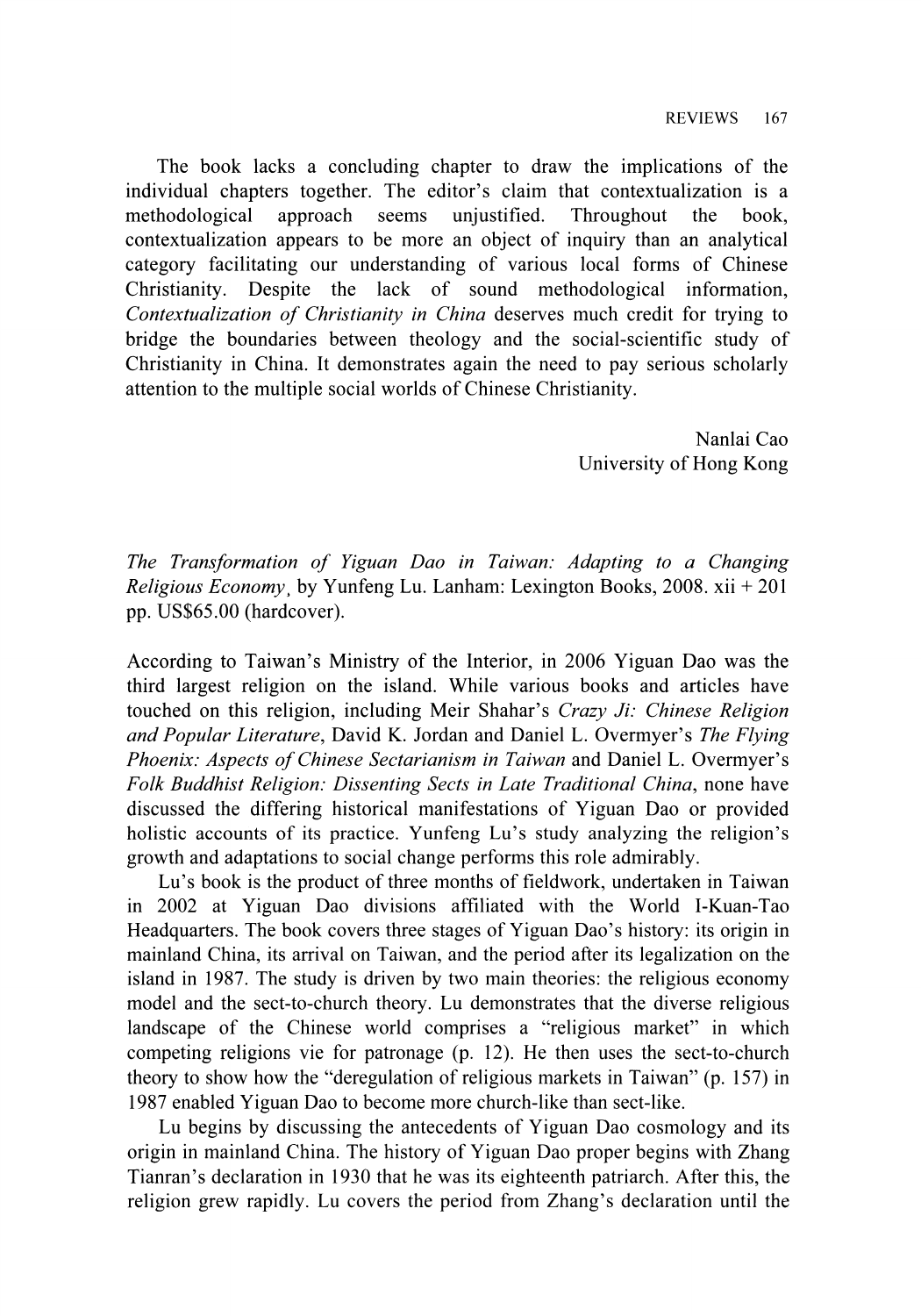Communist victory on the mainland, after which the religion was suppressed. He then shifts his focus to Taiwan, where Yiguan Dao was outlawed by the Kuomintang in 1952. Here, Lu shows how state repression in Taiwan actually provided an impetus for missionary activity. In this sense, it was a positive factor in the expansion of Yiguan Dao.

Lu then describes the transformation of the religious environment in Taiwan in subsequent decades, when educational levels in society rose significantly and Buddhist organizations also experienced rapid growth. Yiguan Dao was legalized, and in 1989 the Civic Organizations Law lifted restrictions on the formation of religious groups. These events led Yiguan Dao divisions to make a number of changes to their doctrine and forms of religious practice. For example, there was an effort to make its theology more appealing to educated members. While spirit-writing had been an integral part of Yiguan Dao since the 1930s, by the 1980s it was viewed with suspicion. By 2002, the time of Lu's fieldwork, spirit-writing was performed at only one Yiguan Dao division. The diminished level of importance attributed to spirit-writing removed a potential source of schism, since initiators could no longer claim the Mandate of Heaven and form breakaway groups. Lu relates how spirit-writing was replaced with meditation, thus aligning Yiguan Dao with a religious environment in which Buddhism was becoming increasingly popular.

Another example of doctrinal changes being made for a new religious market comes from the encounter of Yiguan Dao with Christianity. During the 1950s in Hong Kong, Christian personages began making revelations during spirit-writing sessions. Lu notes that Yiguan Dao's engagement with other religions has continued in Taiwan and discusses elements not only of Christianity but of Islam and folk religion now found in Yiguan Dao cosmology. In an environment where belief-systems compete openly, this has allowed Yiguan Dao to establish itself as being superior to other religions. However, although it incorporates elements from other faiths, the Yiguan Dao eschatological system remains pre-eminent.

During the period of state suppression, believers focused on converting new members through missionary activity. To avoid detection, Yiguan Dao divisions also employed an organizational structure in which they had little contact with each other. This has changed since legalization and, to reduce fractionation, Yiguan Dao divisions have sought a more geographic structure. They have also instituted training courses for members seeking to become initiators. The training ensures that initiators are well-versed in Yiguan Dao theology, and has allowed the development of a professional priesthood. The focus of members has also shifted from missionary work to instilling Yiguan Dao belief in their children. The open institution of training programs, dharma assemblies and Buddha halls has in turn created opportunities for varying levels of involvement among believers. In what Lu calls the "progressive strictness" model, willing members are gradually introduced to higher levels of religious commitment (p. 88).